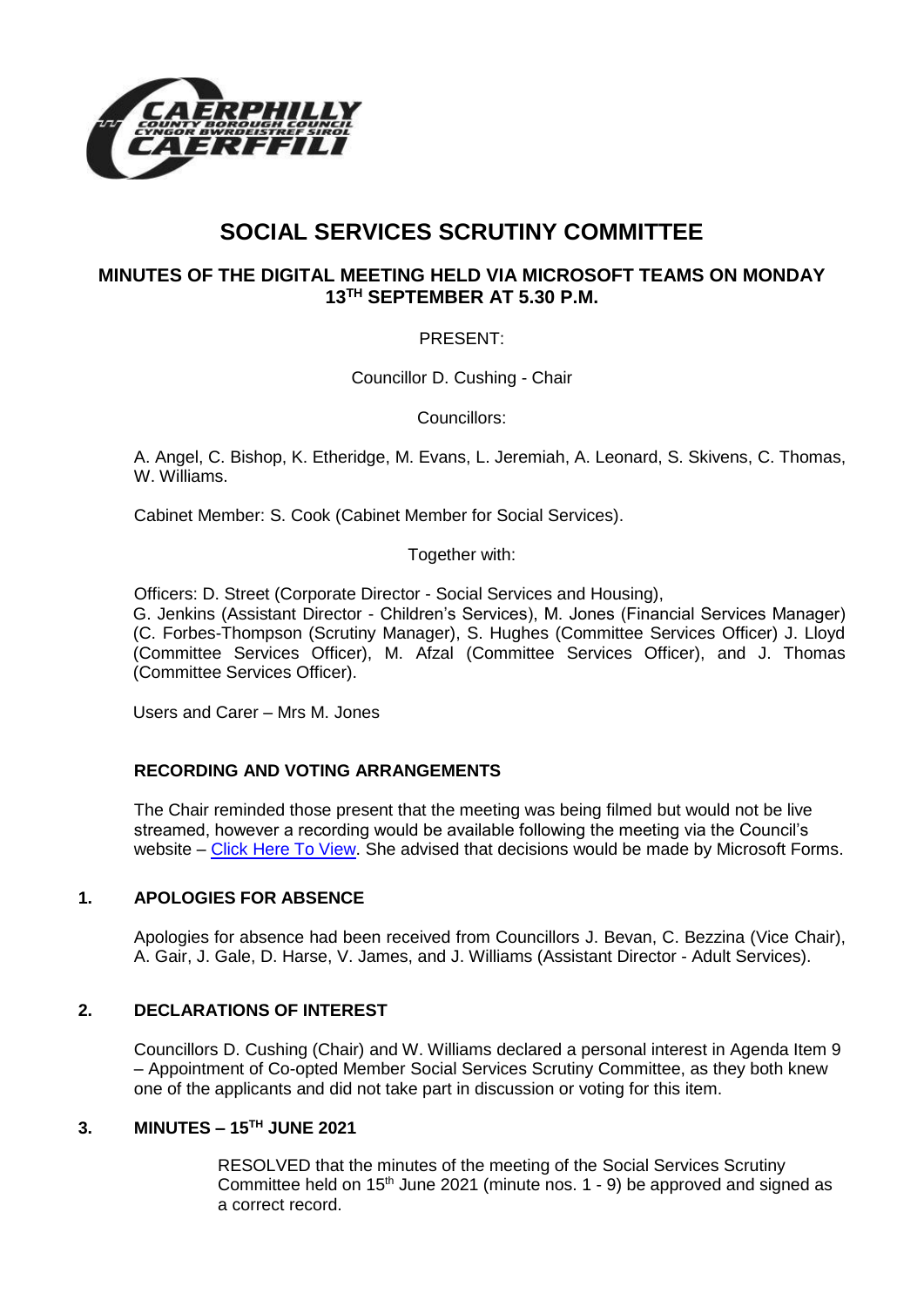#### **4. CONSIDERATION OF ANY MATTER REFERRED TO THE SCRUTINY COMMITTEE IN ACCORDANCE WITH THE CALL-IN PROCEDURE**

There had been no matters referred to the Scrutiny Committee in accordance with the call-in procedure.

#### **5. SOCIAL SERVICES SCRUTINY COMMITTEE FORWARD WORK PROGRAMME**

The Scrutiny Manager introduced the report that informed the Committee of its Forward Work Programme planned for the period September 2021 to March 2022.

Following consideration and discussion the recommendation in the report be approved. It was agreed to move the Day Services report to the next meeting on 12<sup>th</sup> October and to move the Covid-19 Update to the meeting on 23rd November. By way of electronic voting and show of hands this was unanimously agreed.

A member requested a detailed briefing on the Day Services report, where questions could also be raised, prior to the meeting on  $12<sup>th</sup>$  October. A member also sought clarification on the provision of transport to care services and whether this provision had been reduced or withdrawn. It was requested that this information be included in the briefing prior to the  $12<sup>th</sup>$ October meeting.

The Cabinet member clarified that the members request in relation to a detailed briefing was to view the Day Services report prior to the 12<sup>th</sup> October meeting. The Corporate Director for Social Services and Housing noted that the reports are circulated 7 days prior to a scrutiny committee meeting and would need to seek advice on a separate briefing meeting prior to the scrutiny committee meeting. It was also clarified that information on the provision of transport would be included in the report. The Cabinet member invited the committee member to provide details on specific transport issues, which would be dealt with separately, outside of the meeting.

Following consideration and discussion, it was moved and seconded that the recommendations in the report be approved. By way of electronic and verbal voting this was unanimously agreed.

RESOLVED that subject to the Day Services report being moved to the 12<sup>th</sup> October meeting and the Covid-19 Update being moved to the  $23<sup>rd</sup>$  November meeting, the Forward Work Programme as appended to the meeting papers be published on the Council's website.

#### **REPORTS OF OFFICERS**

Consideration was given to the following reports.

#### **6. DIRECTORATE PERFORMANCE ASSESSMENT YEAR END REPORT 2020/21**

The Cabinet member introduced the report which presented members with the year-end Social Services Directorate Performance Assessment which is part of the Council's Performance Management Framework. This provides information and analysis for adults and children's services for the year ending 2020/21. Members were referred to the challenges of the past year during the pandemic, but it was noted that there had still been significant achievements within the service area. The report also included three key areas for improvement and a Qtr4 update on the Well-being objective.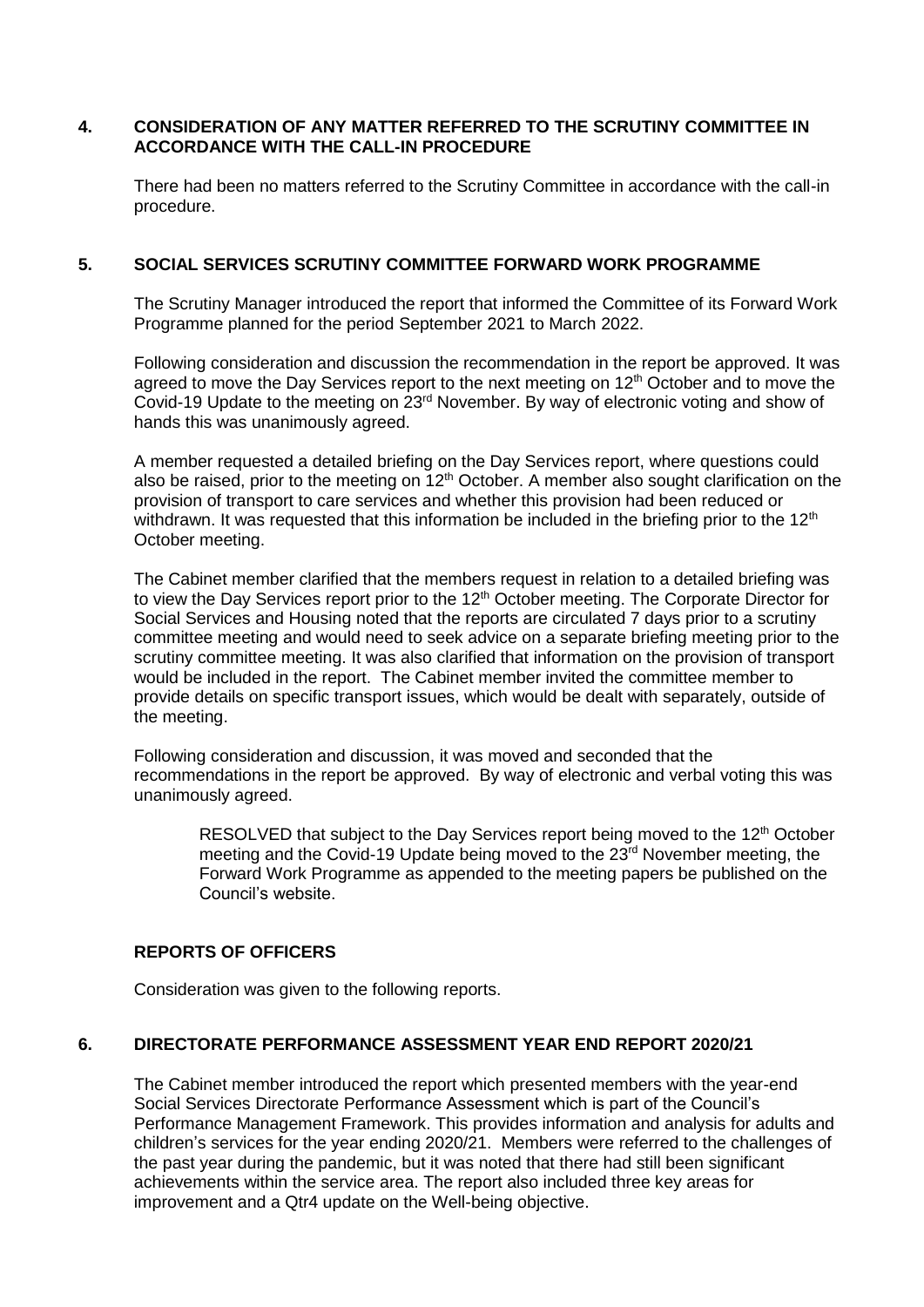A member sought clarification on the actual amount of money, in relation to the 50% underspend which was going into the directorate reserves. The Corporate Director for Social Services and Housing advised that it was normal practice for any underspend to be split 50/50 into the directorate reserves and back into the corporate funds. It was confirmed to the member that the figure he requested was a total underspend of £5.1 million, of which 50% had gone into the directorate reserves and 50% back into the corporate funds.

The Scrutiny Committee thanked the Officer for the report and noted the content therein.

#### **7. ANNUAL REPORT OF THE DIRECTOR OF SOCIAL SERVICES AND HOUSING FOR 2019/20 AND 2020/21.**

The Cabinet member introduced the report and advised members that they were receiving two annual reports this year for 2019/20 and 2020/21 as the annual report for 2019/20 had been delayed due to the pandemic. Members were advised that the Care Inspectorate Wales had allowed the annual report for 2019/20 to be deferred by 12 months.

The Corporate Director of Social Services and Housing advised members that the production of the annual report is a statutory responsibility of his role. The annual report goes before the Scrutiny committee and Council, followed by the Care Inspectorate Wales, and then made available for public viewing on the Caerphilly website.

Members were referred to the 2020/21 annual report and noted thanks to all colleagues and partners in social care during unprecedented times. Reference was made to the vital redeployment of staff and the challenges faced at the start of the pandemic, in particular the issues of obtaining Personal Protective Equipment (PPE), pressures on care home staff and those working in children's and adults services who had to operate via virtual meetings online instead of face to face meetings. Reference was also made to the withdrawal of day services provisions at that time and the effect this would have had on the unpaid carers. Noted thanks to the home carers team who provided support to the unpaid carers during this difficult time and staff who were involved with the large amount of hospital discharges at the start of the pandemic. Noted gratitude to the whole workforce for their attitude and commitment during this time.

A member sought clarification on the medium-term financial plan, in relation to the enhanced grant funding from Welsh Government. Members were advised that the loss of this funding would have a significant effect on the residential provision and domiciliary care providers that had received additional funding throughout the pandemic and noted that some care providers may not be able to continue if this funding was withdrawn. Members were advised that Welsh Government have indicated the funding will remain until March 2022 and that some recovery money may be available to the social care sector in Wales but exact details on this was awaited.

A member sought clarification on staff training and whether this would be completed before the day services transportation provision was reduced. Members were advised that staff training was a priority but that the service delivery would always be the main priority.

A member asked for clarification on the number of looked after children changing schools which was 12% in 2019/20. The committee was assured that the priority is to maintain current school placements when children move into another area, but it will be reviewed at appropriate times such as end of school terms and in consultation with the child. Members were advised that often children will ask to move schools to attend the local school and be the same as other children in their community.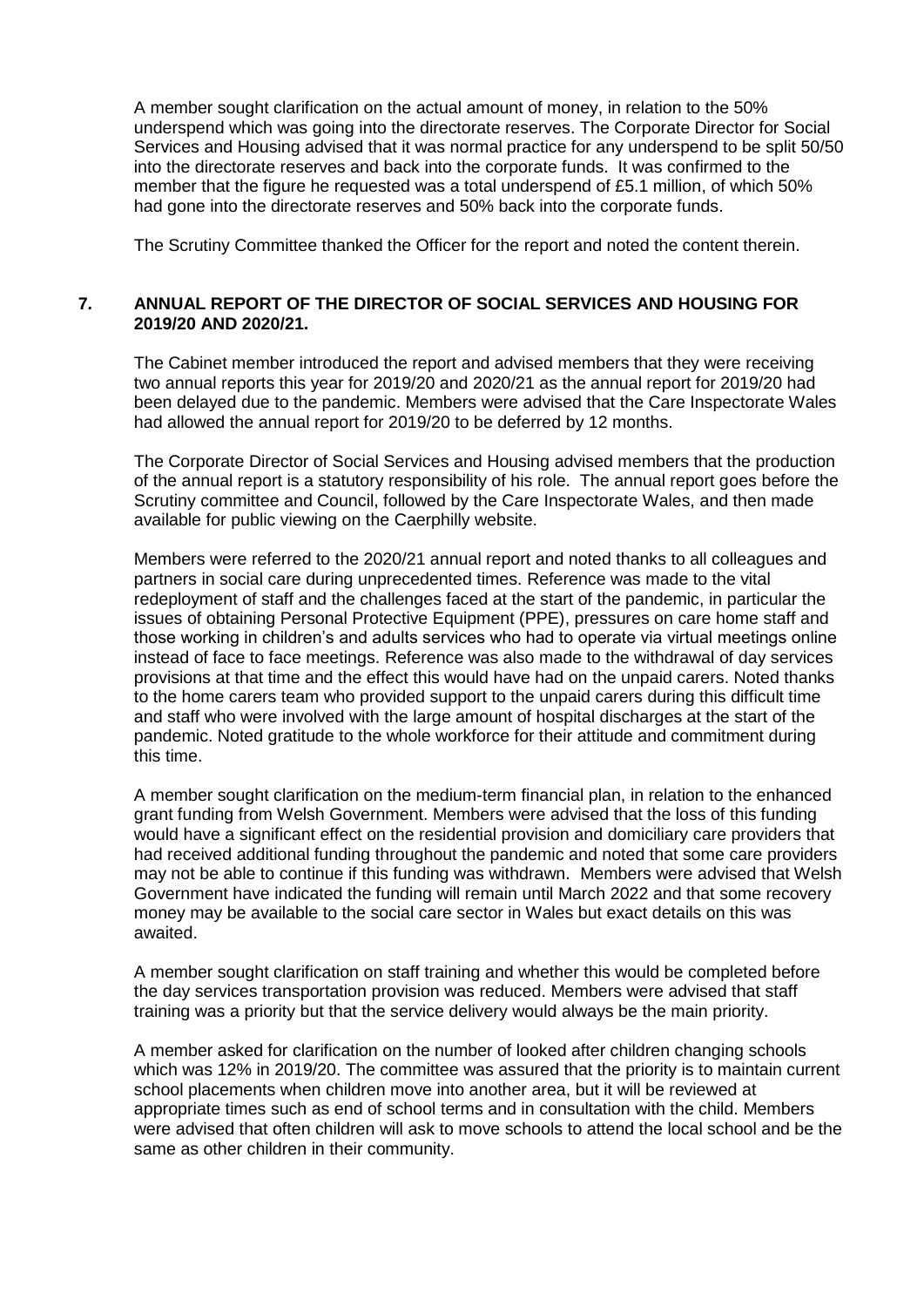Clarification was sought on the number of complaints upheld and partially upheld. It was explained that the complaints can contain several issues and the complaints figures show the number of issues and not complainants. Reassurance was given that when issues are upheld that the department will look at learning from these complaints and contact the complainants to advise them what action has been taken.

Clarification was also sought on homelessness figures. Members were advised that this issue would come under the Housing and Regeneration Scrutiny Committee and the Corporate Director of Social Services and Housing proposed to deal with the enquiry separately from this Scrutiny meeting.

The Scrutiny Committee thanked the Officer for the report and noted the content therein.

## **8. PROPOSAL TO DEVELOP TWO NEW RESPITE FACILITIES**

The Cabinet member introduced the report which sought the views of members regarding the proposal to develop two new purpose-built respite facilities in Pontllanfraith, one for adults and one for children, prior to the report being presented to Cabinet.

A member sought clarification on how the additional funding was calculated and were advised that it is based upon the best estimate of funding required and is the type of one -off cost that is appropriate use of reserves. The scrutiny committee were assured that hopefully this is the first of several reports on these proposed respite centres, if approved by Cabinet. It was suggested by Members that there may be additional costs because of the increasing costs of building materials.

Following consideration and discussion, it was moved and seconded that the recommendations in the report be approved. By way of electronic and verbal voting this was unanimously agreed.

RESOLVED that for the reasons contained in the Officers Report, the proposal to develop two new respite facilities, one for adults and one for children co-located in Pontllanfraith, be considered and approved, and the recommendation to Cabinet that a further £1,001,436 be allocated to the project from Social Services reserves, be endorsed.

#### **9. APPOINTMENT OF CO-OPTED MEMBER SOCIAL SERVICES SCRUTINY COMMITTEE**

The Scrutiny Manager introduced the report and reminded members that at the Scrutiny meeting on 15th June 2021, Cllrs. C. Bezzina, M. Evans and C. Bishop had been appointed to sit on the appointments sub-committee, to appoint a co-opted member. Following this meeting, interviews were held in July. Members were advised that a set procedure was followed for the interview process and it was agreed to appoint Patricia Cook to the vacant coopted member position and for Judith Pritchard to be kept as a reserve.

Clarification was sought on the specific area of knowledge of the newly appointed co-opted member. Members were advised that Patricia Cook had been a long-term carer for a disabled adult relative.

Co-opted member, M. Jones informed the Committee that she is due to retire in December 2021 and wished to note the need for support for those families with children who needed care. The Scrutiny Manager noted that the same procedure would apply, with the Committees approval, to appoint a new co-opted member in the future.